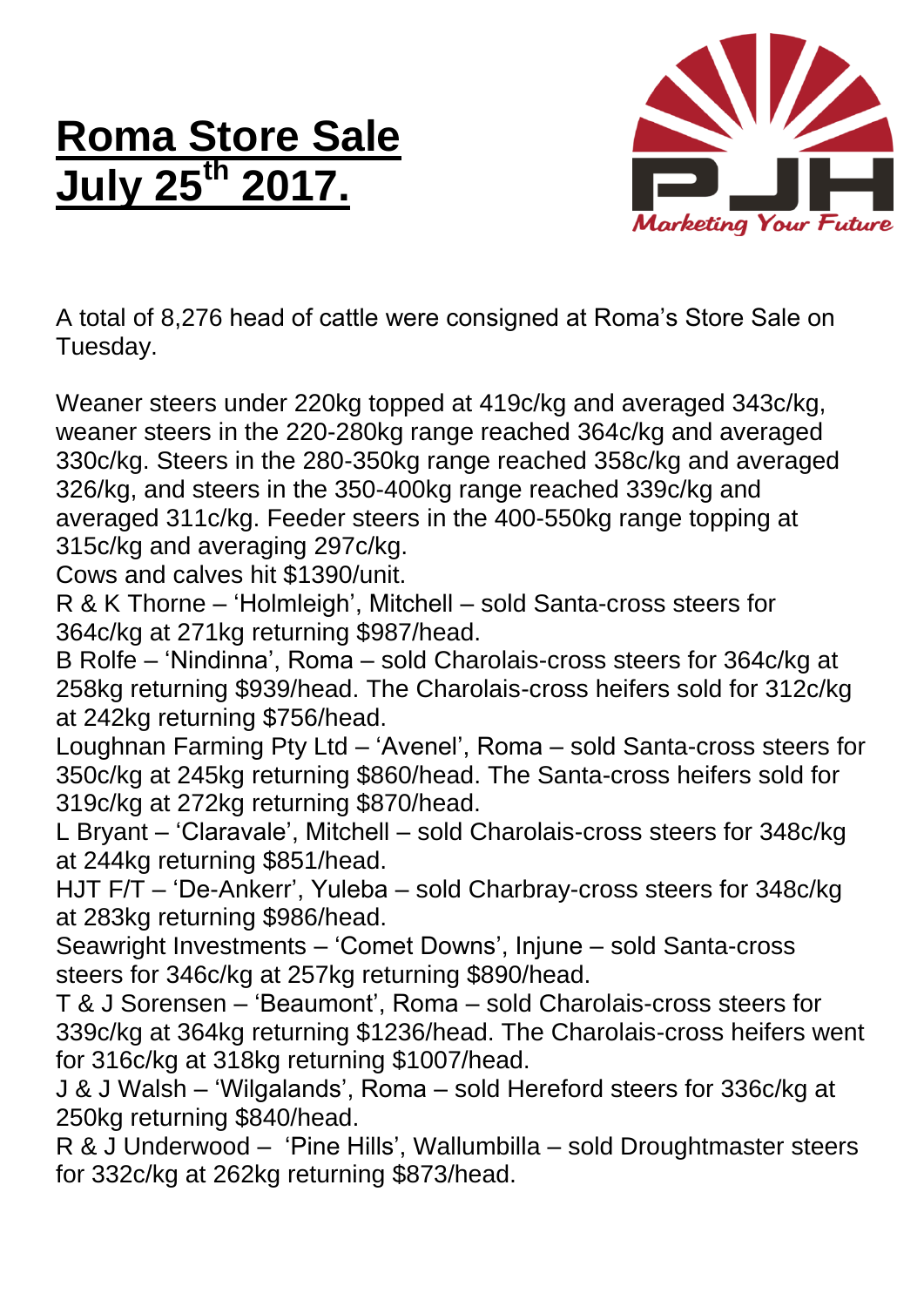Bryant Family Grazing – 'Bundalloch', Bollon – sold Charolais-cross steers for 330c/kg at 200kg returning \$663/head. The Charolais-cross heifers sold for 300c/kg at 430kg returning \$1290/head.

Bassett Cattle Co – 'Jennavale', Roma – sold Santa-cross steers for 315c/kg at 430kg returning \$1357/head.

Riverglen Pastoral – Riverglen Rd, Glenmorgan – sold Charolais steers for 306c/kg at 466kg returning \$1429/head.

Heifers under 220kg topped at 324c/kg and averaged 292c/kg, while heifers in the 220 – 280kg range topped at 320c/kg and averaged 292c/kg. Heifers in the 280-350kg range topped at 316c/kg, averaging 288c/kg. Heifers in the 350-450kg range topped at 314c/kg, averaging 274c/kg.

B & L Hornick – 'Junedale', Injune – sold Charolais-cross heifers for 306c/kg at 313kg returning \$959/head.

Mt Cornish Grazing Co – 'Mount Cornish', Muttaburra – sold Santa heifers for 300c/kg at 345kg returning \$1038/head.

Cows in the 300-400kg range reached 244c/kg and averaged 194c/kg, while cows in the 400kg-500kg range reached 250c/kg and averaged 208c/kg. Cows over 500kg topped at 244c/kg, averaging 214c/kg.

Bulls under 400kg reached 350c/kg and averaged 285c/kg.

## *PJH sell 1 st position next week.*